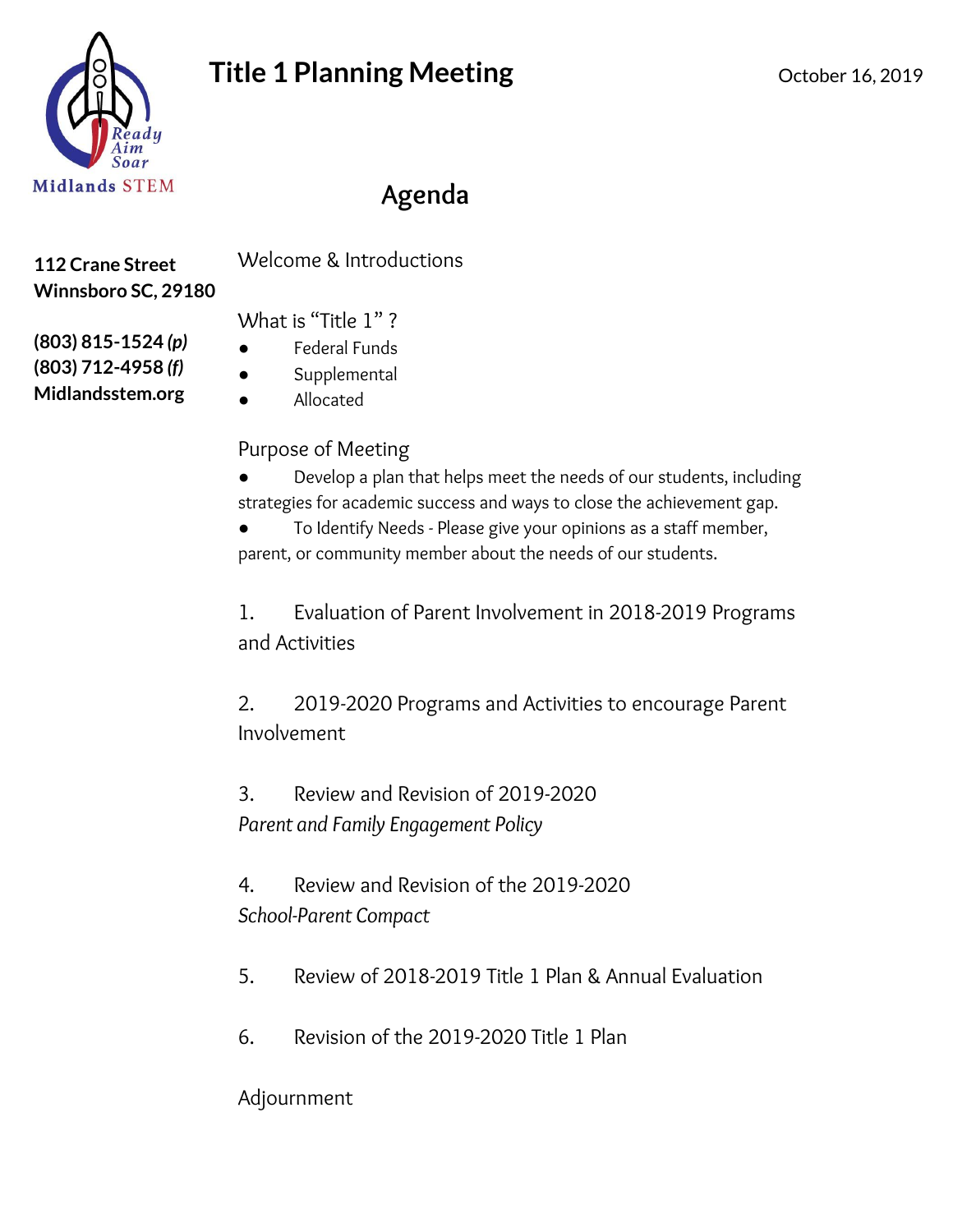

# **Title 1 Planning Meeting Conservery Conservery 16, 2019**

### **2018-19 ParentInvolvement Programs / Activities**

Events

● Rock Around the Clock

- Halloween Party
	- Veteran's Day Program
- **Thanksgiving Luncheon** ● Fall Play

- Black History Program
- Career Day
- Spring Play
- Book Fair
- **Spring Fling**
- Spirit Week
- STEM Day
- Graduation Ceremonies

#### Year-Round

- PTO
- Pony Express
- Parent Volunteers

### **2019-20 ParentInvolvement Programs / Activities (as of 10/16/19)**

#### Events

- Maverick Meet and Greets
- Open House
- Winnsboro Spirit Fest
- Rock Around the Clock
- Fall Festival
- Academic Awareness Nights / Parent Promise Nights
- Trunk or Treat
- Fall & Spring School Plays
- Thanksgiving Luncheon
- International Day
- Spring Fling
- Graduation Ceremonies
- Taste of Fairfield

#### Year-Round

- Athletics Booster Club
- PTO
- Committee Participation
- Social Media Platform Expansion
- Pony Express
- **Homeroom Parents**
- Student Led Conferences
- Parent Volunteers

### **112 Crane Street Winnsboro SC, 29180**

**(803) 815-1524** *(p)* **(803) 712-4958** *(f)* **Midlandsstem.org**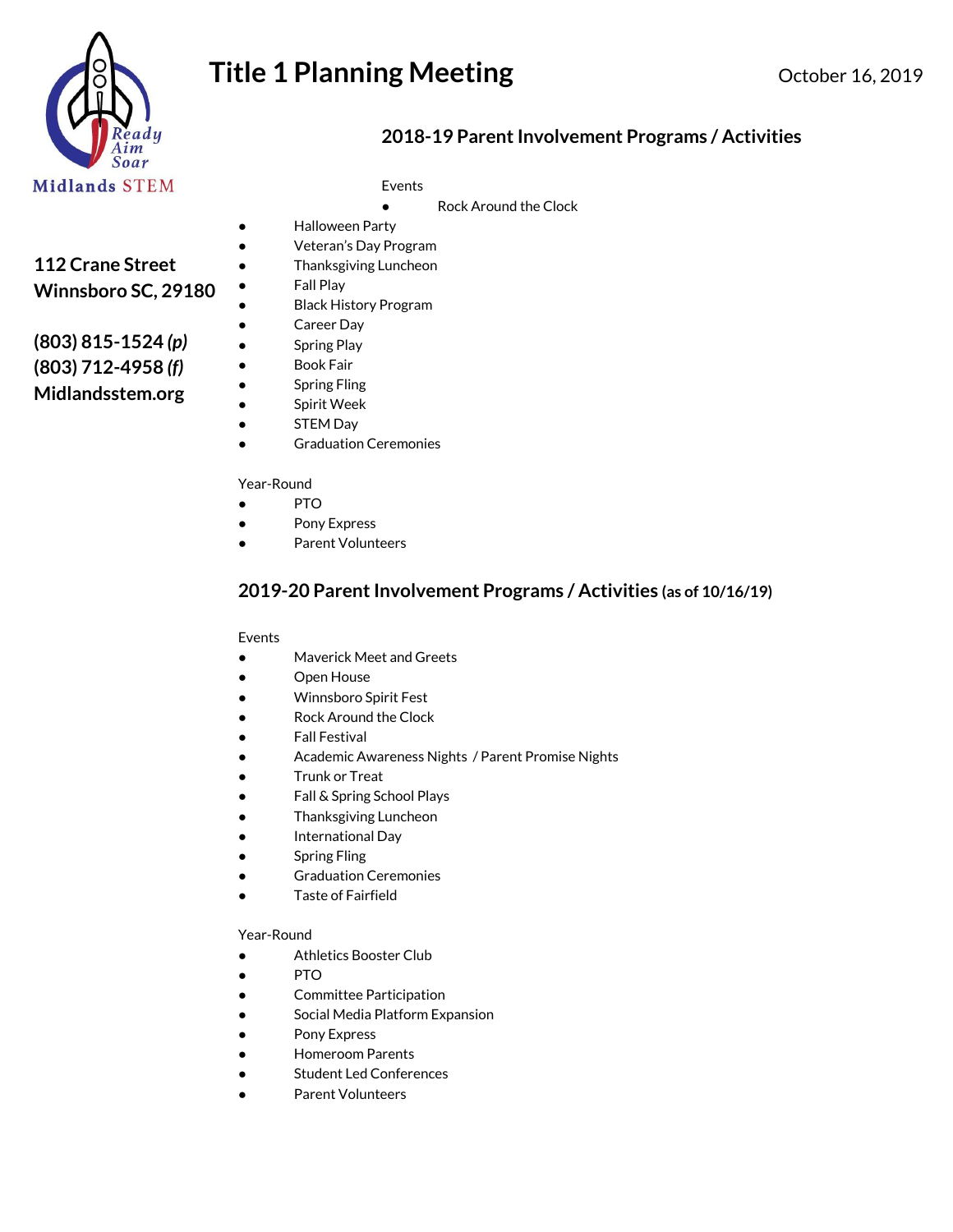

# **Title 1 Planning Meeting Canadian Care 16, 2019** October 16, 2019

### **How Can You Help?**

Do you have a question, concern, or

suggestion?

There are multiple ways to let us know.

**112 Crane Street Winnsboro SC, 29180**

- Tell us in this meeting
- Email the Director / Principal at [cprince@midlandsstem.org](mailto:cprince@midlandsstem.org)

Write a note and place it in the mailbox at the front door (no postage necessary)

All will be documented, and may be applied to the revision of the *Comprehensive Needs Assessment*, *School-Parent Compact*, or *Parent and Family Engagement Policy*.

**(803) 815-1524** *(p)* **(803) 712-4958** *(f)* **midlandsstem.org**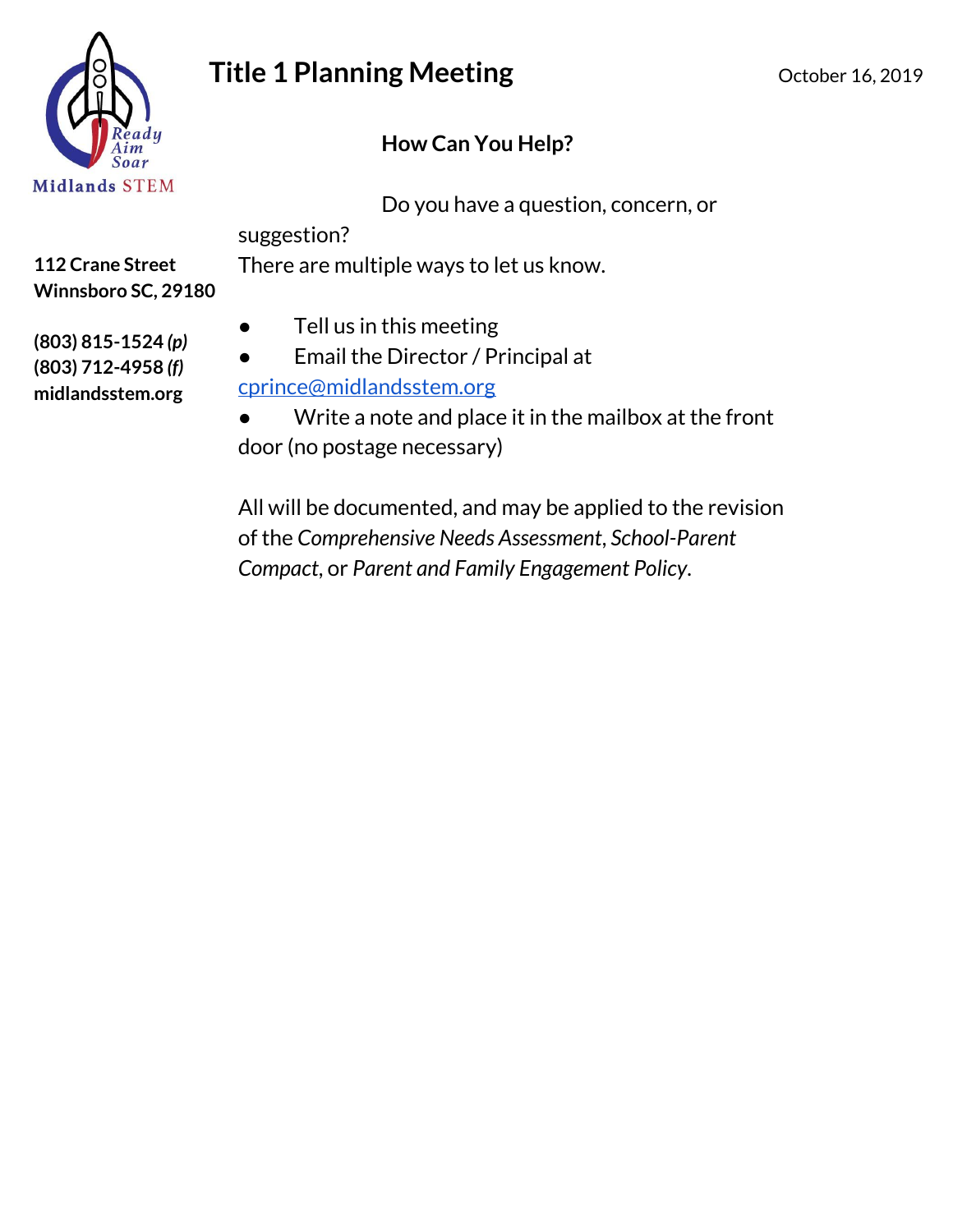# **Title 1 Planning Meeting Communicate 16, 2019** October 16, 2019

### **Meeting Minutes**

**Prince** gave welcome, introduction and overview of what Title 1 is: The school will have roughly \$149,000.00 to allot this year, \$1,794.00 of it to Parent Involvement efforts. MSI receives Title 1 funds due to 76% of the student body qualifying for Free or Reduced Meal plans. Title 1 provides funds for Math and Reading aids, ranging from instructional materials to staff salaries. Our "District" is Erskine Charter Institute, to whom reports must be sent verifying responsible use of the funds. The Needs Assessment (outline of what the funds will be allocated to) was drafted over the summer. This meeting is to review this draft and begin any alterations needed.

**Group** read through the tentative events scheduled for 2019-2020. **Iris Caraballo** suggested the academic awareness nights be pot-lucks or cookouts to increase involvement.

**Staff** Thanksgiving Luncheon was confirmed to repeat in the 2019-2020 year, as it was a "special time for students" and many parents and families attended. The Spring Fling was confirmed as the Spring Formal (school dance). The Taste of Fairfield was promoted as a school fundraiser in partnership with the Chamber of Commerce. The Book Fair, Black History Program, Veterans Day Program, and Academic Fair were confirmed to repeat in the 2019-2020 year as well. The Trunk or Treat Event will replace the 2018-2019 Halloween Dance. Quarterly STEM projects will take the place of the 1 year-long project of Academic Fair. The Athletic Board has been replaced with a Booster Club.

**Iris Caraballo** proposed Women in History Month (March) and volunteered to be a part of the International Day planning committee.

**Jason Taylor** proposed involvement in the 2020 "Big Grab" community yard sale as a school fundraiser. His church raises 7-10k a year from selling donated items. Students participating gain economic and business experience.

**Cynthia Prince** - Academic Awareness / Parent Promise nights and student-led meetings will replace "parent-teacher" conferences. This plan is hoped to strengthen student responsibility for personal success and aid parents in helping their student's reach their goals through academic training.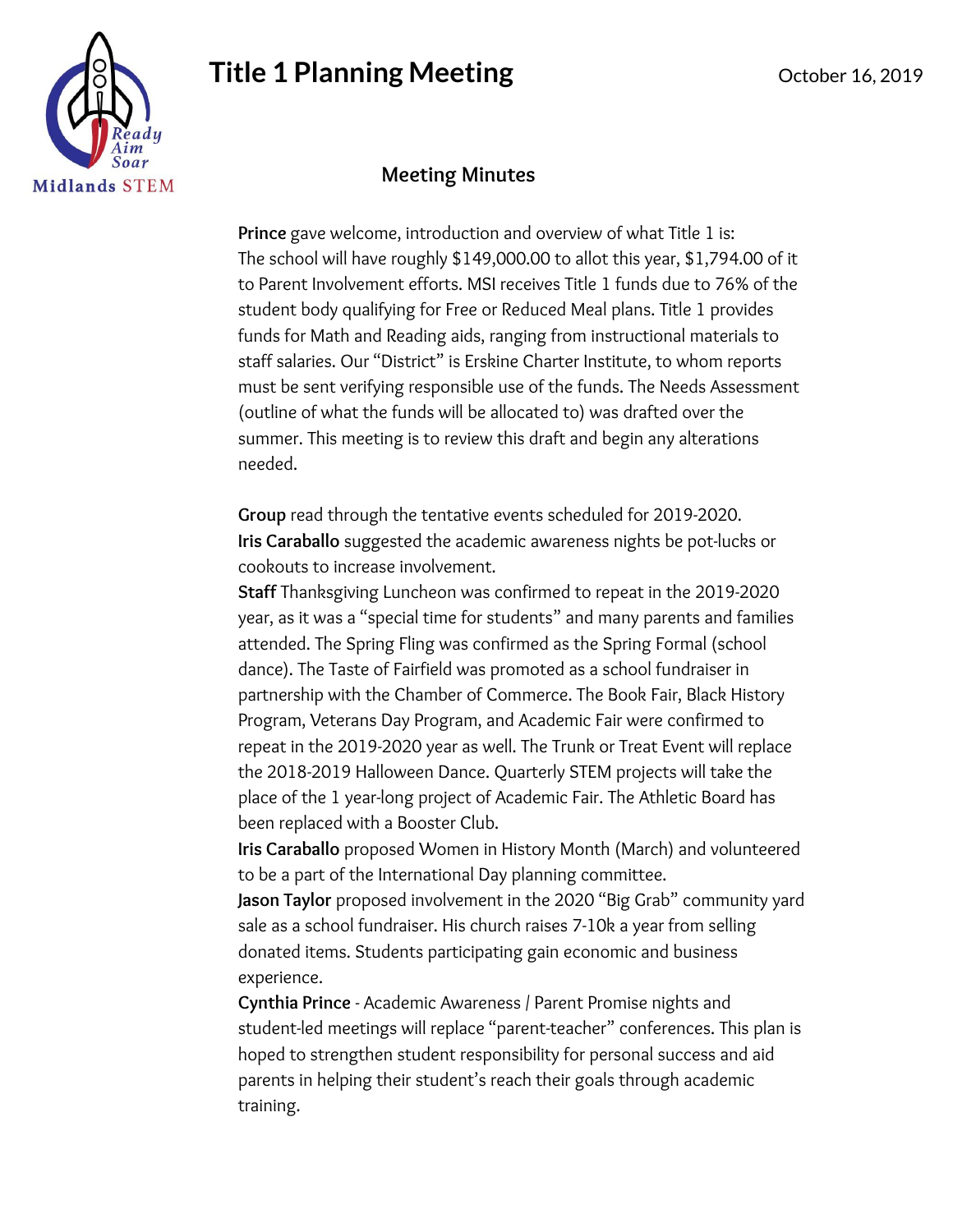# **Title 1 Planning Meeting Communicate 16, 2019** October 16, 2019



**Group** read through the 2019-2020 *Parent and Family Engagement Policy*

**Iris Caraballo** - What are School Tours?

**Cynthia Prince -** Newly enrolled families were given tours of the school. **Cynthia Prince** - Any questions?

**Ethan Strunk** - What is the restaurant take-over ?

**Cynthia Prince** - We formed a 45 day plan, during the half-days for students the staff went to lunch at all of the local restaurants and took flyers and community surveys. We were able to let the community know where we were and what we do.

**Iris Caraballo** - What are migratory students, per the purpose of this document?

**Cynthia Prince** - students of migratory workers, mainly students with parents whose jobs are migratory farming work.

**Group** had no suggested changes to the *Parent and Family Engagement Policy*.

**Group** read through the 2019-2020 *School-Parent Compact*

**Cynthia Prince** - this is a skeleton, we can revise this any way we want to. It goes over all parties' responsibilities in Title 1. We can take the signature requirement off. Please read the portion that pertains to you. **Cynthia Prince** - How do you students feel about your portion, is there anything we should add? Parents? Staff? **All** - It looks good, it's fine, we agree to keep it as is. **Prince** - If anything comes to mind, please let me know.

**Group** had no suggested changes to the *School-Parent Compact.*

**Group** review of 2018-2019 Title 1 Plan & Annual Evaluation **Prince** - Please skip over the "Needs Assessment" and review the "Annual Evaluation." The evaluation talks about how the money was spent, who it was spent on (salleries) and which activities were effective, what needed changes, how the plan was shared, and effectiveness of parent engagement. We are trying to keep a lot more data this year. You should be seeing sign-in sheets or feedback forms at many events. We want to know rather than assume people are happy or things go well. We want to effectively evaluate for improvements next year.